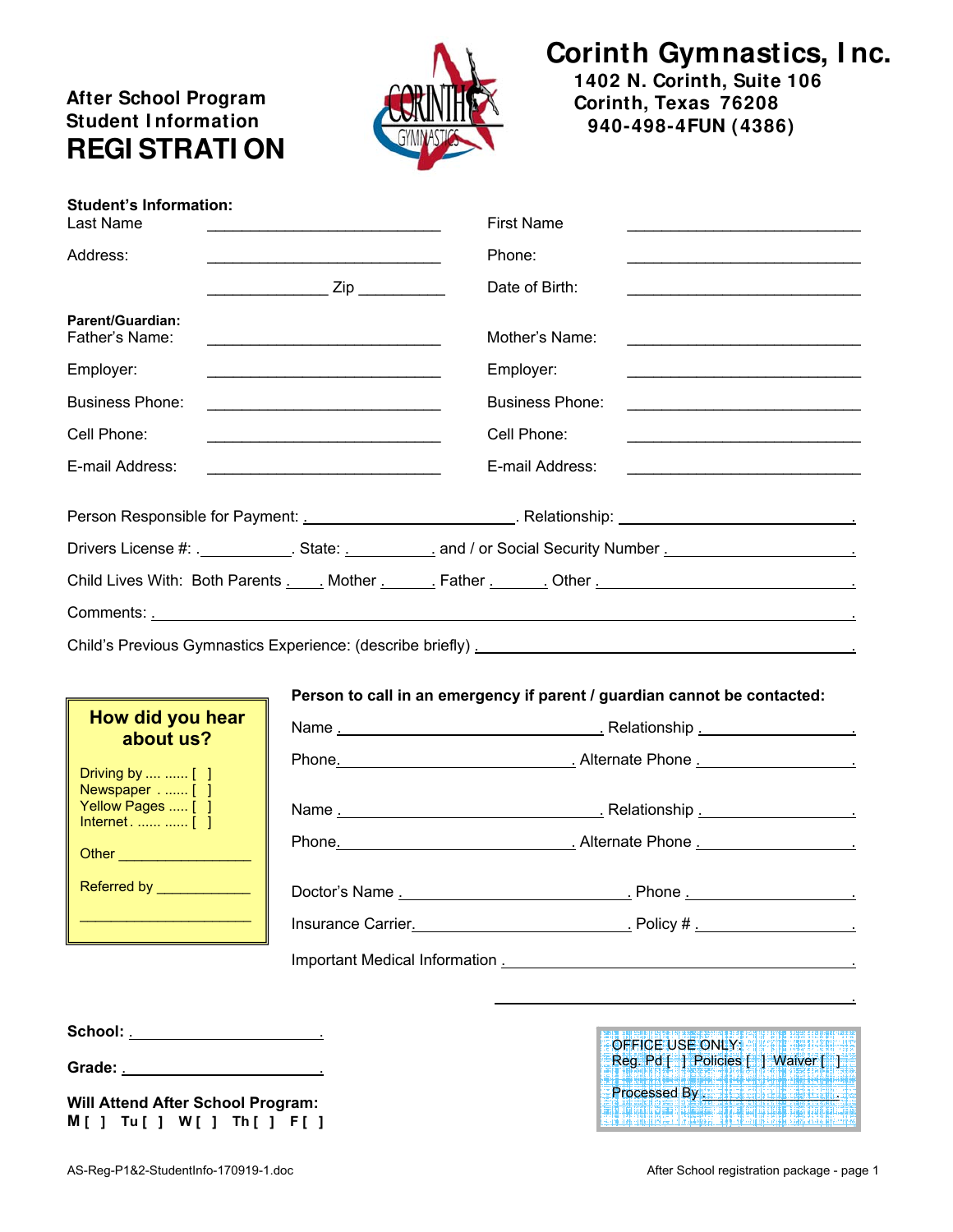**After School Program Student I nformation REGI STRATI ON** 

**Primary:** 



**Corinth Gymnastics, I nc.**

**1402 N. Corinth, Suite 106 Corinth, Texas 76208 940-498-4FUN (4386)**

### **INDIVIDUALS AUTHORIZED FOR CHILD PICK UP:**

| Primary:<br>Last Name                                                                                                                            | <b>First Name</b> |  |
|--------------------------------------------------------------------------------------------------------------------------------------------------|-------------------|--|
| Address:                                                                                                                                         | Phone:            |  |
| Cell Phone:                                                                                                                                      |                   |  |
|                                                                                                                                                  |                   |  |
| Last Name                                                                                                                                        | <b>First Name</b> |  |
| Address:                                                                                                                                         | Phone:            |  |
| Cell Phone:                                                                                                                                      |                   |  |
|                                                                                                                                                  |                   |  |
| Secondary:<br>Last Name<br><u> 1980 - Johann John Barn, mars eta bainar eta industrial eta arteko errestan erroman erroman ez errestan erres</u> | <b>First Name</b> |  |
| Address:<br><u> 1989 - Johann Barn, mars ann an t-Amhainn an t-Amhainn an t-Amhainn an t-Amhainn an t-Amhainn an t-Amhainn an</u>                | Phone:            |  |
| Cell Phone:                                                                                                                                      |                   |  |
|                                                                                                                                                  |                   |  |
| Last Name                                                                                                                                        | <b>First Name</b> |  |
| Address:                                                                                                                                         | Phone:            |  |
| Cell Phone:                                                                                                                                      |                   |  |
|                                                                                                                                                  |                   |  |
| Last Name                                                                                                                                        | <b>First Name</b> |  |
| Address:                                                                                                                                         | Phone:            |  |
| Cell Phone:                                                                                                                                      |                   |  |

#### **EMERGENCY "CODE WORD"**

**If a staff member receives a call requesting a change to the authorized pick up list above, the caller will be required to give the Code Word as the means of identity verification.** 

**\_\_\_\_\_\_\_\_\_\_\_\_\_\_\_\_\_\_\_\_\_\_\_\_\_\_\_\_\_\_\_\_\_**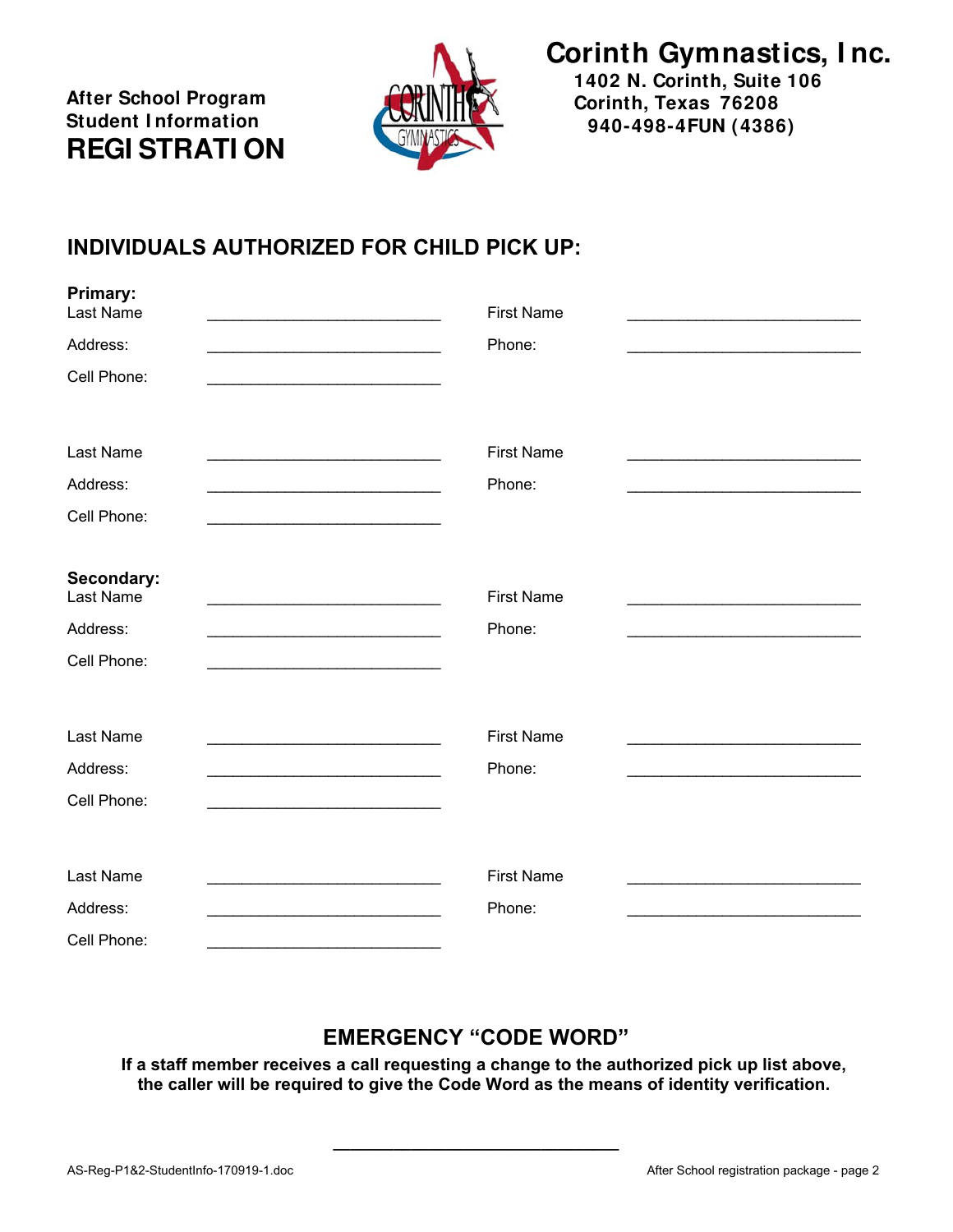

**940-498-4FUN (4386)**

**Please read all the information included in this Registration form.** 

**By signing below you acknowledge that you have received, read, and agree to abide by the policies and procedures set forth in the After School Program Registration Form. Please return this signed form to the front office.** 

#### **AFTER SCHOOL PROGRAM POLICIES & PROCEDURES**

- Parent/Guardian will notify the school that their child is to be picked up from school by a staff member of Corinth Gymnastics, Inc.
- Corinth Gymnastics, Inc. will contact each school to introduce driver(s) and to verify pick up times and locations.
- The pick-up schedule times are critical and students must be at pick up area on time.
- If your child is not to be picked up on any particular day and you have not provided prior notification, you must **CALL** Corinth Gymnastics, Inc. **before 2:00 pm** on the day in which your child is not to be picked up otherwise a \$25.00 no call fee will be applied to your account.
- Licensing laws require that all children be signed out upon departure. This is done through use of a sign out sheet. Each child's name will be on the sheet. The parent/guardian must sign the child out upon departure. It is mandatory that the children be picked up no later than 6:30pm after which a \$20.00 late fee will be applied to your account. The child's departure must be communicated to staff members.
- Children will be released only to those persons named on the enrollment form as being authorized to pick up a child. Revisions to the Student Information sheet must be updated and signed by the person having enrolled the child.
- In the event of an emergency a parent/guardian may call, identifying themselves with the "code word" recorded during registration, to verbally authorize an individual, other than one indicated on the "INDIVIDUALS AUTHORIZED FOR CHILD PICK UP" sheet, to pick up their child. Staff members will require picture identification of the individual picking up a child. The Student Information form must then be revised as soon as possible to reflect the change in authorization.
- Corinth Gymnastics, Inc. cannot take responsibility in deciding who has legitimate custody of a child. Copies of legal documents must be provided before any staff member can actively prevent noncustodial parents from picking up their child.
- All After School weeks must be paid for on the Friday prior to the week attending.
- In the event that an account has fallen more than two weeks behind you will be notified and your child/children will not be picked up until your account is current.
- All after school accounts must have an active Visa / MasterCard or Debit Card on file. The credit card will ONLY be used if you would like a weekly auto draft or if the account is past due.
- Program Fees: A \$30 Registration Fee per school year for each child is due upon enrollment in the After-School Program (if your child is a current Corinth Gymnastics member and enrolled in a class or on a team, this fee is waived). A \$20 Supply Fee per semester for each child is due in August and January.